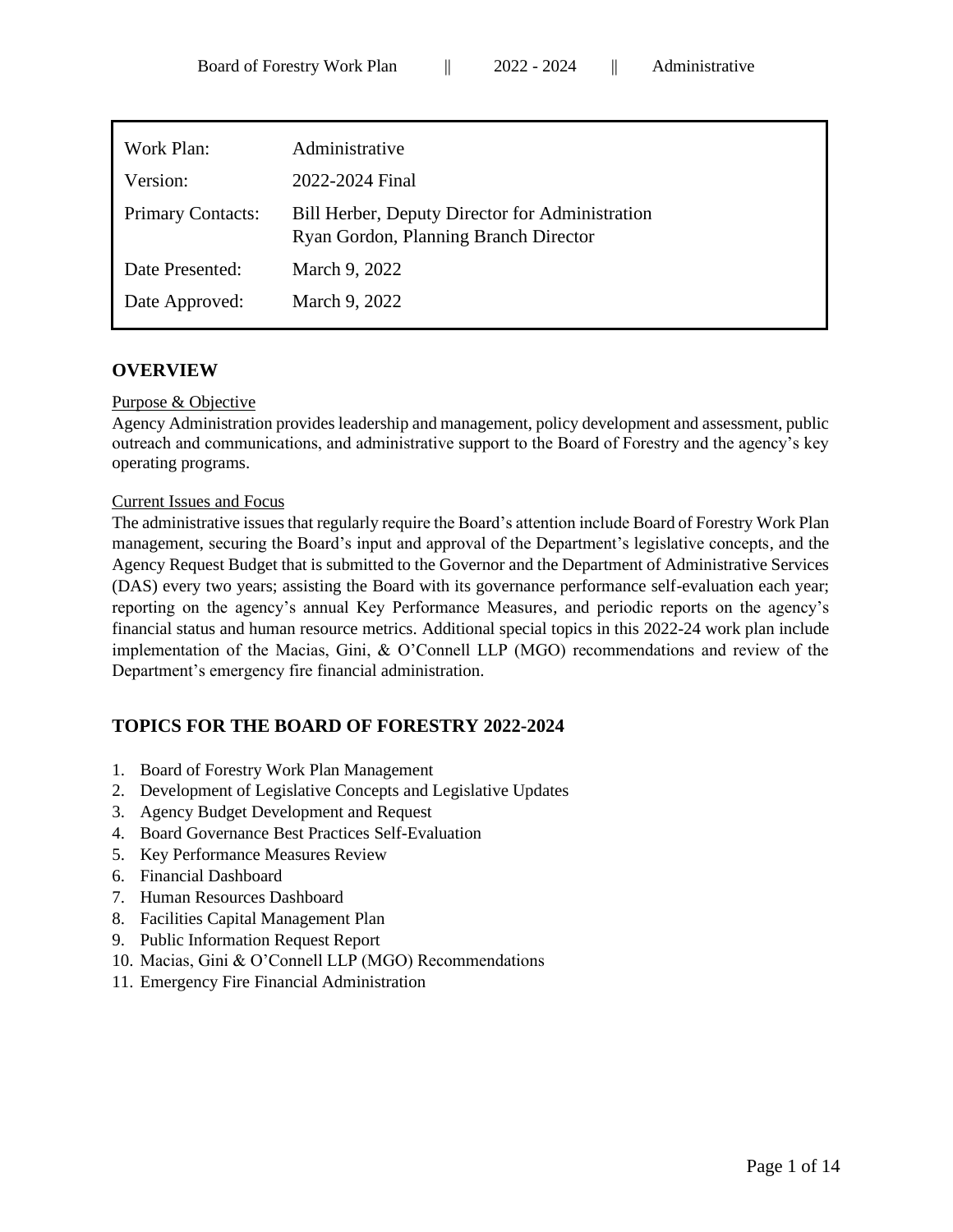# **Board of Forestry Work Plan Management**

## **Overview**

Board work plans are intended to strengthen the Board's ability to be an effective policy-making body, direct the Department's work, and focus the Board's and Department's efforts on the most important issues.

## Purpose

The Board and Department's work plan process is designed to create a systematic way for the Board to identify issues and set priorities that lead to specific decisions and products. The process is also designed to link with the biennial budget cycle where resources are identified and allocated within the Department.

## Board Deliverables with Timelines

# Outreach and Public Involvement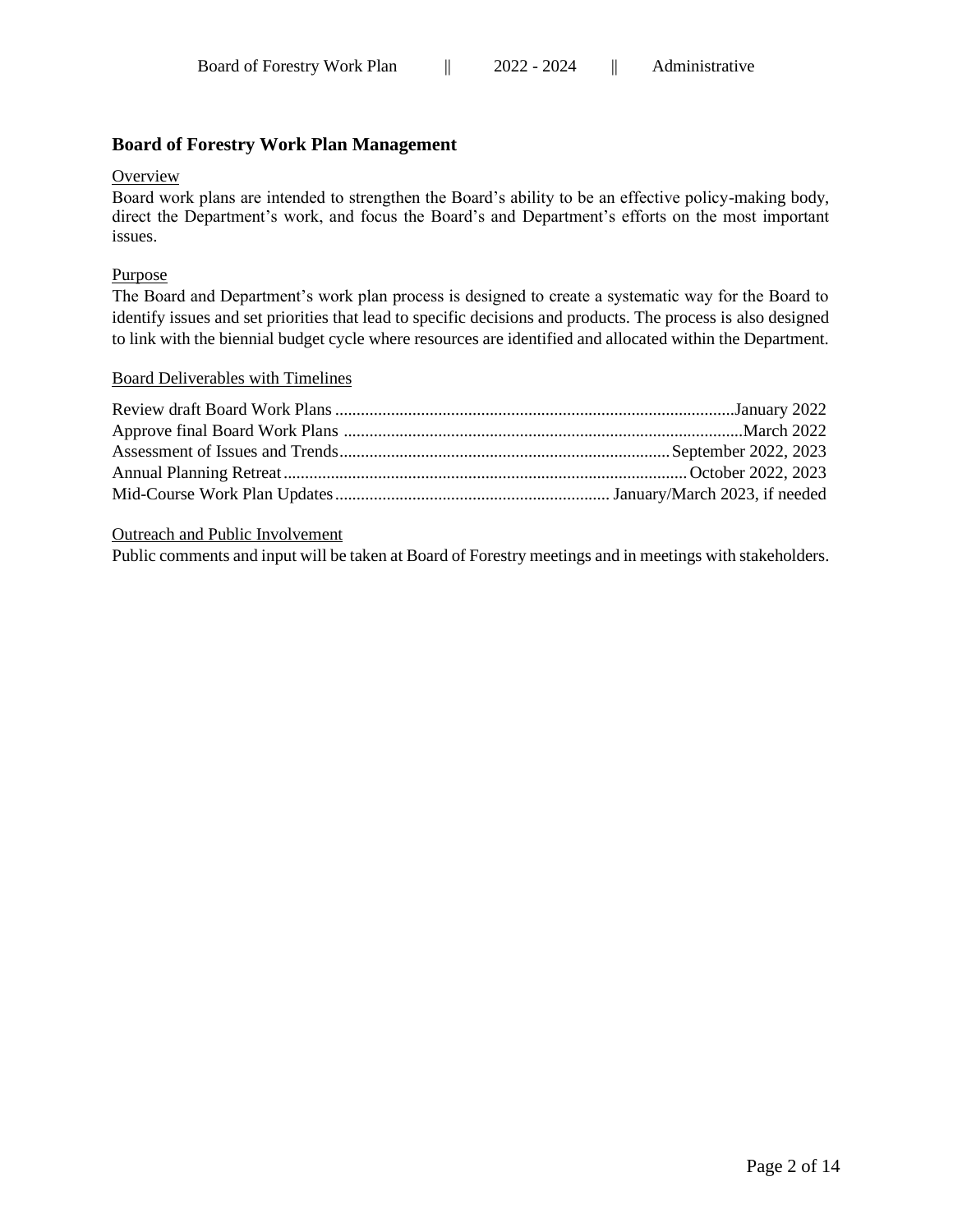# **Development of Legislative Concepts and Legislative Updates**

#### **Overview**

The Oregon State Legislature convenes annually in February at the State Capitol with sessions lasting generally 160 days in odd years and 35 days in even years. If an emergency arises during the interim period when the legislature is not in session, a special session may also occur. Additionally, the Legislature also meets quarterly in their assigned committees to receive updates on bills that were passed last session and issues that may have emerged since adjournment.

Development of legislative concepts for bills that may be introduced during the 2023 Oregon Legislative Session represents an important opportunity to advance Board and Department goals, objectives, and priorities, to help shape statewide policy, and to address barriers.

## Purpose

The Oregon Legislative Assembly enacts new laws and revises existing ones, provides a forum for public engagement, allocates and manages the state's biennial budget thereby influencing priorities and policies of the executive branch, reviews administrative rules drafted by state agencies at times, and confirms certain executive appointments made by the Governor to Oregon's public boards and commissions.

The Department's legislative concept development process involves interactions among multiple groups, including the Board, Department leadership, stakeholders, and the Governor's Office. Consistent with past cycles, it is expected that the 2023 concepts will be due to the Department of Administrative Services (DAS) and the Governor's Office in April 2022. Review at those levels generally focuses on alignment with agency and statewide budget and policy considerations, and with the Governor's priorities. As the legislative sessions adjourn, the Department will provide an update to the Board on relevant legislative outcomes.

## Board Deliverables with Timelines

| Review proposed guiding principles and an initial list of potential legislative concepts January 2022 |  |
|-------------------------------------------------------------------------------------------------------|--|
|                                                                                                       |  |
|                                                                                                       |  |
|                                                                                                       |  |

#### Outreach and Public Involvement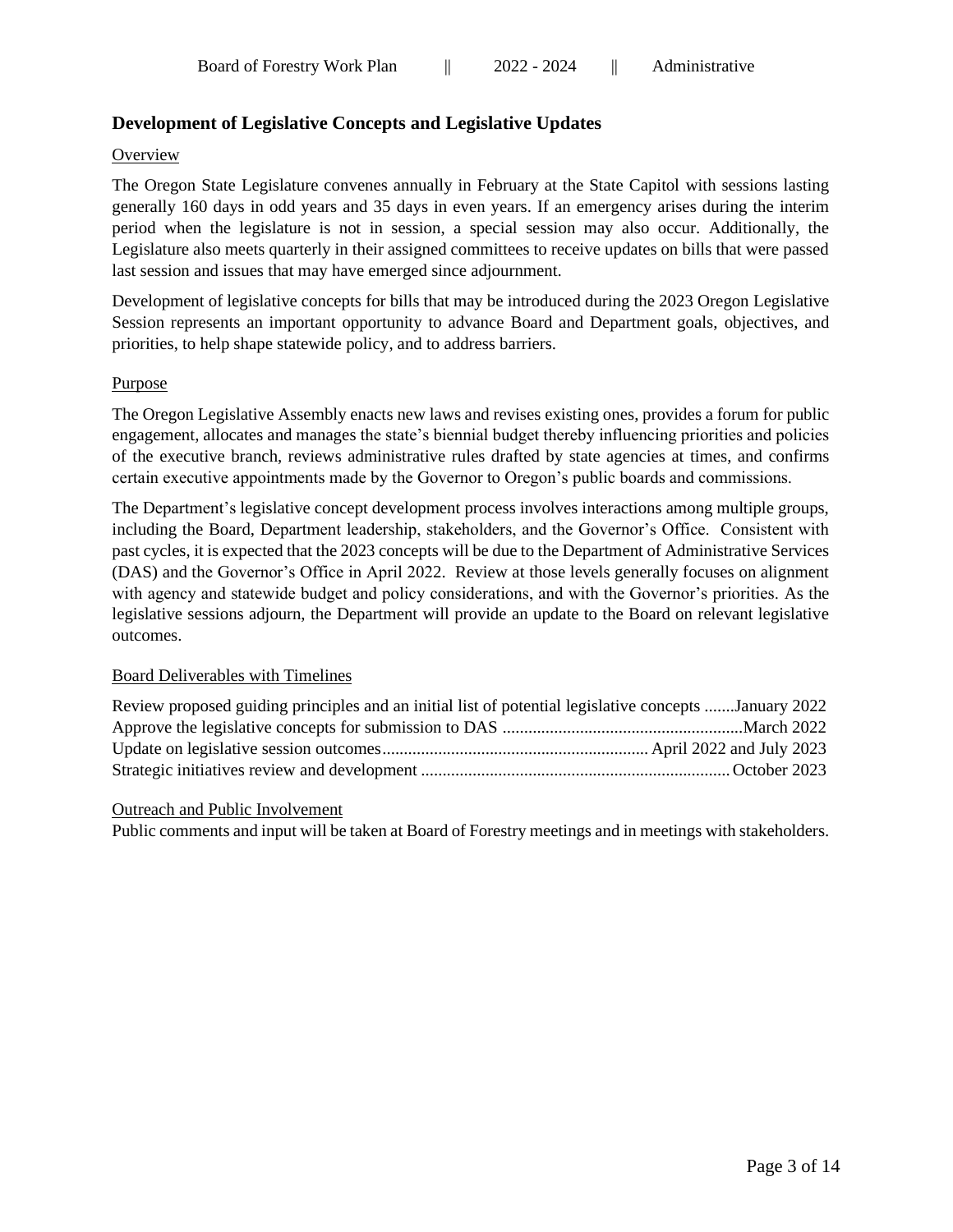# **Agency Budget Development and Request**

#### **Overview**

Biennial budget development begins in the fall of odd-numbered years as one component of the Department's strategic planning effort. To be effective with budget development, joint engagement by the agency leadership, the Board, and stakeholders is necessary and is a part of the operating model of leadership at the Board and agency levels.

### Purpose

The first steps involve assessing the current and expected situation, establishing development principles and guidelines, and creating initial focus areas for further consideration as the process moves along. These steps guide preliminary budget concept development and may adjust due to changing environments over the course of the next nine months as the 2023-25 Agency Request Budget is completed. This combination of assessment, principles, guidance and initial focus areas sets the foundation for final budget development during 2022. As the Agency Request Budget moves through the budgetary processes the Department will provide updates to the Board on outcomes of the Governor's Recommended Budget and the Legislatively Adopted Budget.

#### Board Deliverables with Timelines

| Approve the 2023-25 Agency Request Budget and approve in concept the Board of Forestry letter of |  |
|--------------------------------------------------------------------------------------------------|--|
|                                                                                                  |  |
|                                                                                                  |  |
|                                                                                                  |  |

#### Outreach and Public Involvement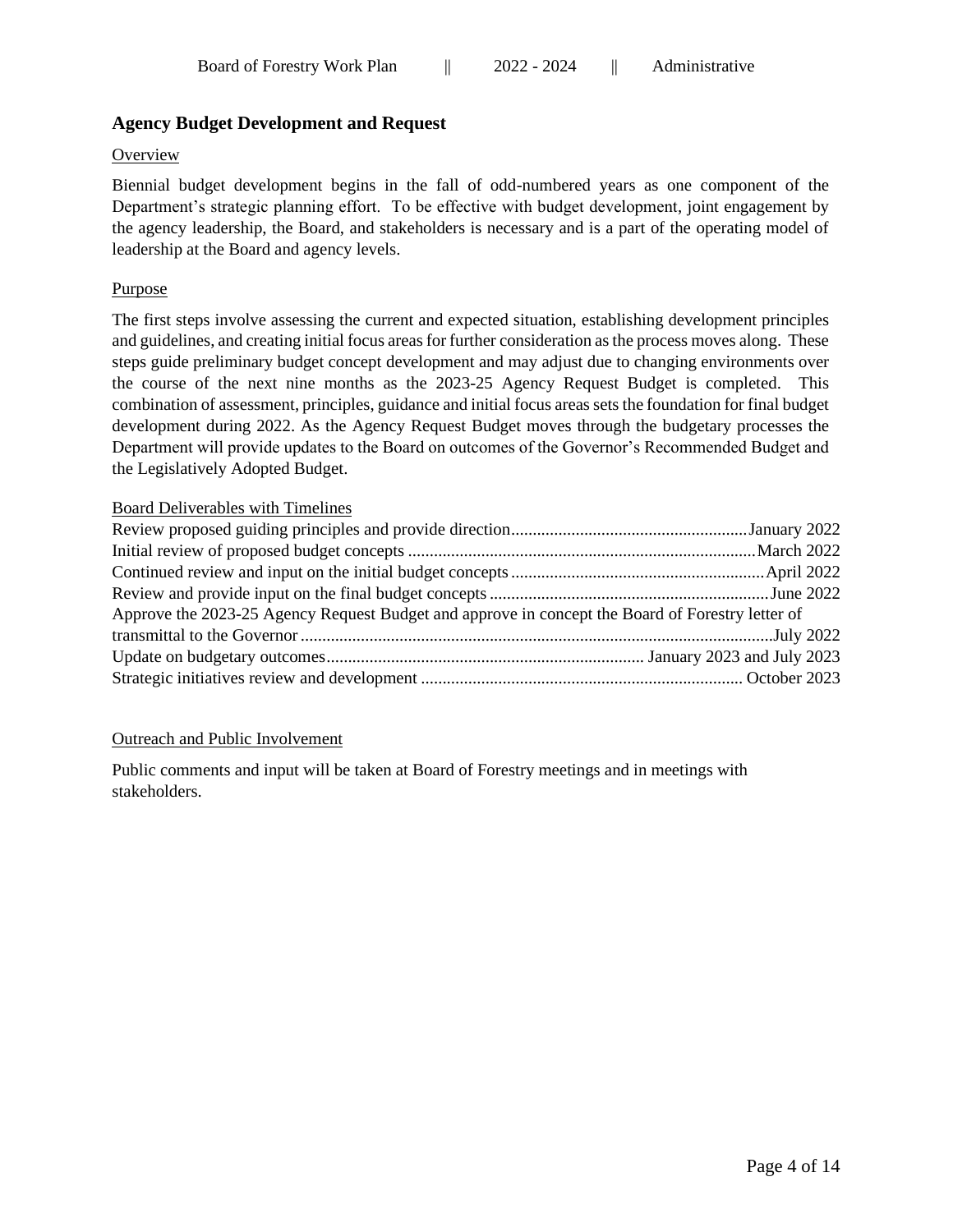# **Board Governance Performance Self-Evaluation**

#### **Overview**

The governance performance measure for state boards and commissions, "percent of total best practices met by the board" was enacted by the Oregon State Legislature and adopted by the Board in 2006. The measure included fifteen standard best practices criteria and flexibility for Boards and Commissions to develop additional criteria to meet the Board's specific needs and interests.

In 2007, the Board appointed an ad hoc Board Performance Measure Implementation Subcommittee consisting of Chair Steve Hobbs and members Barbara Craig and Larry Giustina to "tailor and fine-tune" the Board's specific approach for the performance measure. The Subcommittee completed their work and the Board adopted a tailored set of best practices criteria that included descriptive text to assist in a shared understanding of the measure, one additional criterion relating to public involvement and communications, and key summary questions added to the evaluation. The measure is included in the agency's annual Key Performance Measures and has been conducted every year since 2008.

#### Purpose

Board members complete individual self-evaluations of board governance performance and a summary of the self-evaluations is presented to the board for approval in meeting the sixteen best practices criteria. The performance measure information is then included in the Department's Key Performance Measures Report submitted to the Department of Administrative Services and Legislative Fiscal Office.

The Board of Forestry collectively discusses the results of their annual evaluation at the Board's planning retreat each October.

To facilitate the Board's review of the criteria prior to each year's evaluation process, the Department has built in an additional milestone in the preliminary stage that includes the individual collection of Board member feedback on the criteria and a collective review of any proposed changes that would be presented for Board approval at the April meeting as an initiation to the self-evaluation period that annually occurs in May.

## Board Deliverables with Timelines

| Board members provide an individual preliminary review of self-evaluation criteria  January 2022, 2023 |  |
|--------------------------------------------------------------------------------------------------------|--|
| Review proposed changes to criteria, approve and initiate self-evaluation process  April 2022, 2023    |  |
|                                                                                                        |  |
| The summary evaluation presented for approval of best-practices criteria metricsJuly 2022, 2023        |  |
|                                                                                                        |  |

#### Outreach and Public Involvement

None. This is a self-evaluation measure performed by the Board as defined by the Legislature; however, additional evaluations outside this measure may be considered by the Board in the future.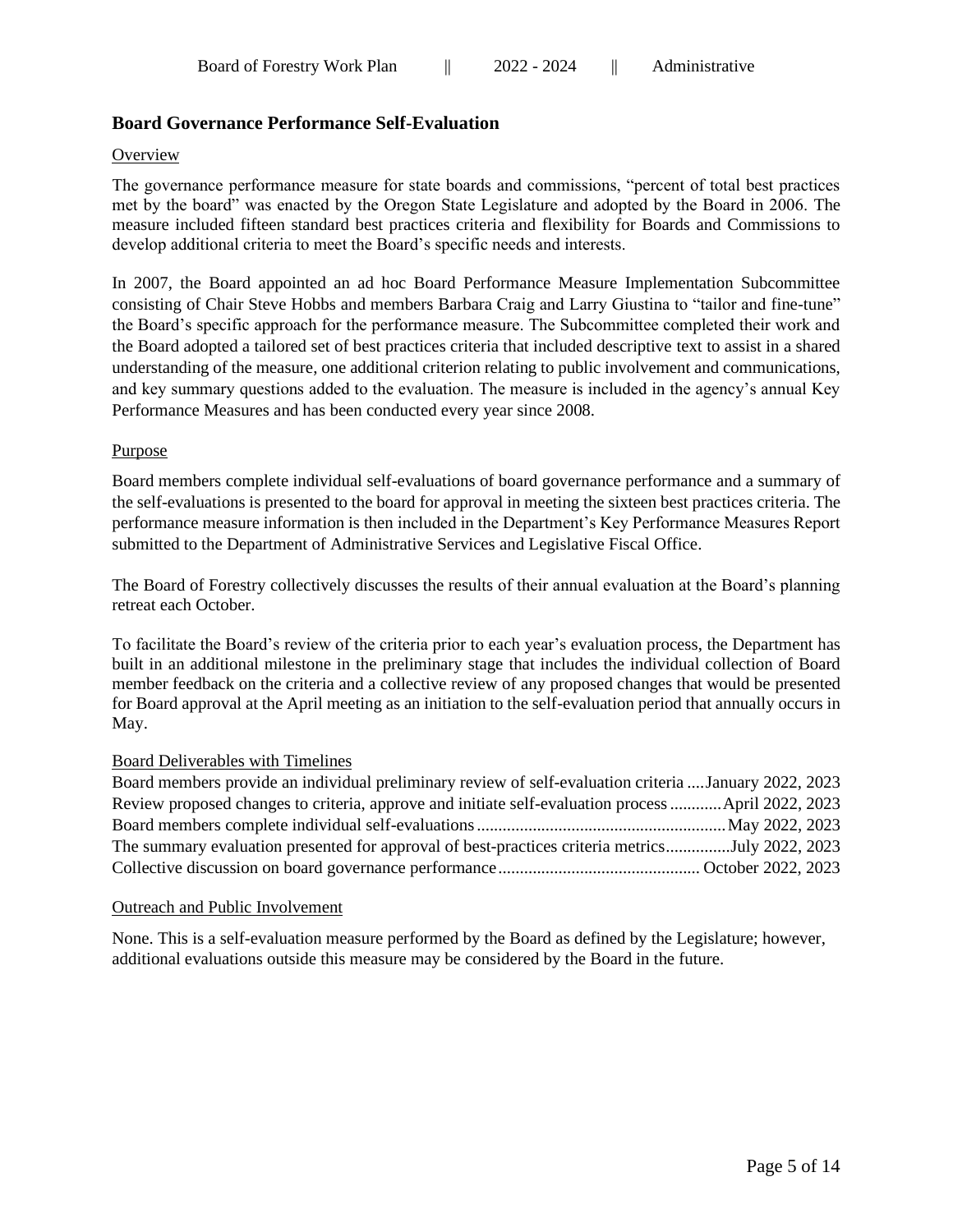# **Key Performance Measures Review**

### **Overview**

Through the biennial budgeting process, each Oregon state agency is required to develop key performance measures consistent with joint direction from the Legislative Fiscal Office (LFO) and DAS Chief Financial Office (CFO). Key performance measures proposed by state agencies must be approved by the Legislature along with their respective agency budgets. The Department is required to submit an Annual Performance Progress report to LFO and CFO in September of each year.

## Purpose

A summary listing of the agency's key performance measures, an executive summary on the Department's performance for the year based on these measures, and individual summaries for each of the current biennium's 14 measures are provided to the Board for informational purposes.

| Board Deliverables with Timelines |  |
|-----------------------------------|--|
|                                   |  |
| Outreach and Public Involvement   |  |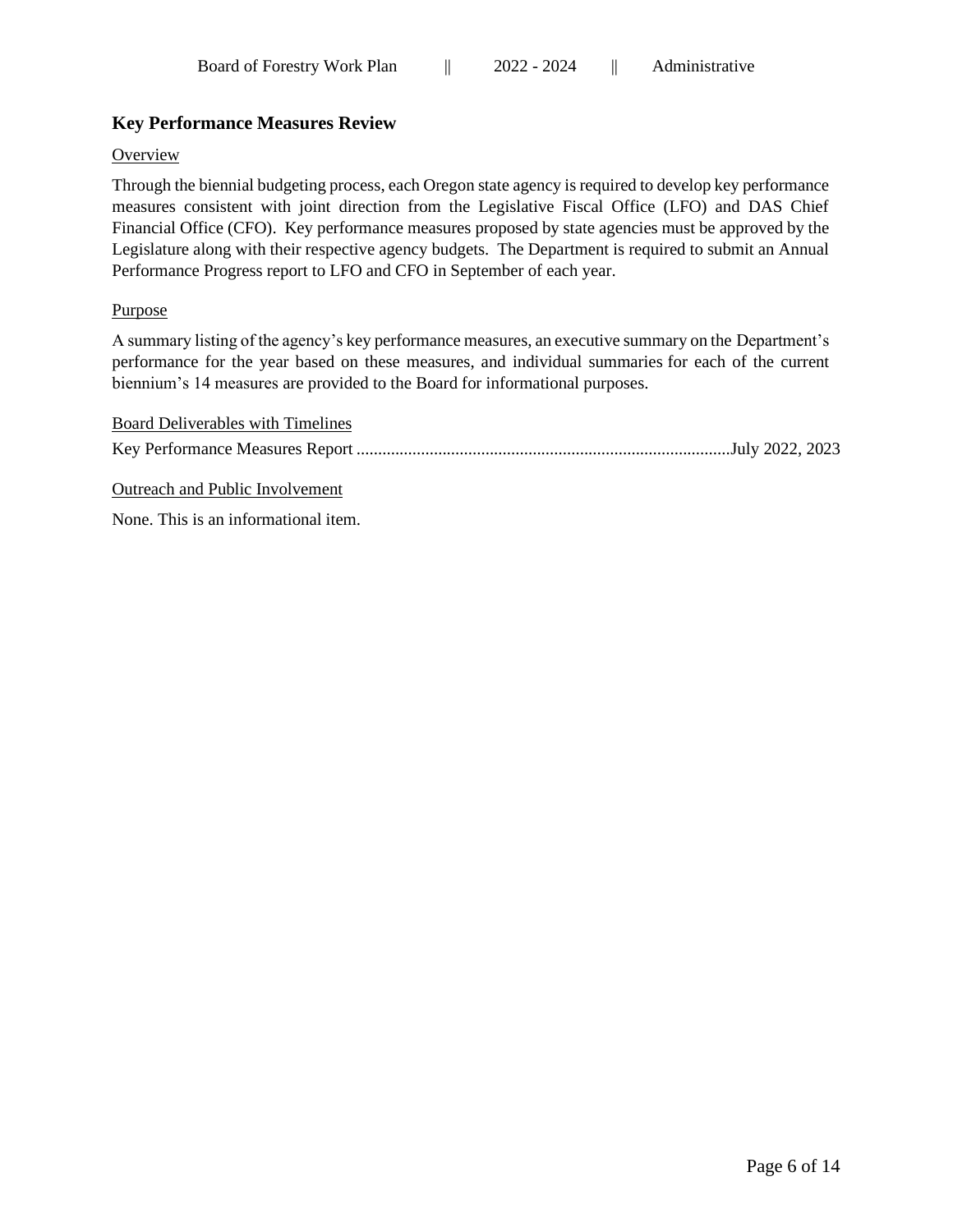# **Financial Oversight**

#### **Overview**

The Board has requested regular executive financial reports to ensure the Board has up-to-date information for oversight of the Department's financial condition.

#### Purpose

The Department's financial report includes the financial and budgetary status of the Department while also providing information on various topics that are either germane, or direct impacts to the financial status of the agency, or other administrative functions of the organization during any given month.

This financial report will continue to evolve over time. As the Department's reporting ability matures and insights into its operational and administrative work improve, this financial report will reflect those improvements. These improvements could include operational or process improvements or the introduction of new systems and technologies that enhance the Department's administrative capabilities. In addition, Board input will be factored in as the report evolves.

An additional deliverable relative to agency finances includes the Board's annual review and approval of the State Forester's financial transactions as required by statewide policy.

#### Board Deliverables with Timelines

Outreach and Public Involvement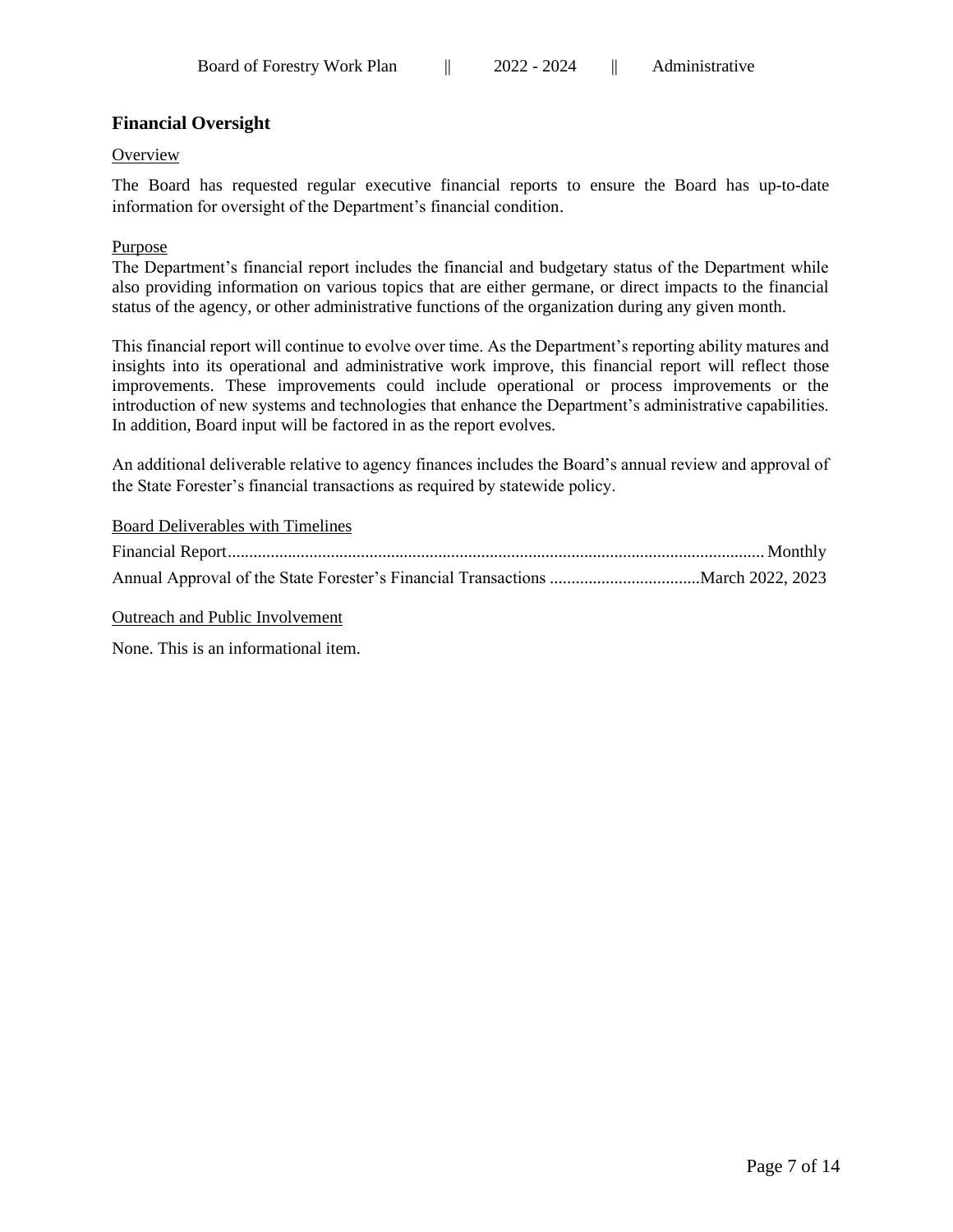# **Human Resources Dashboard**

#### **Overview**

The Board has requested regular updates on the Department's human resources and safety-related metrics.

#### Purpose

The Department has developed a human resources dashboard providing valuable information about the agency's human resource trends and safety-related metrics.

| <b>Board Deliverables with Timelines</b> |  |
|------------------------------------------|--|
|                                          |  |

Outreach and Public Involvement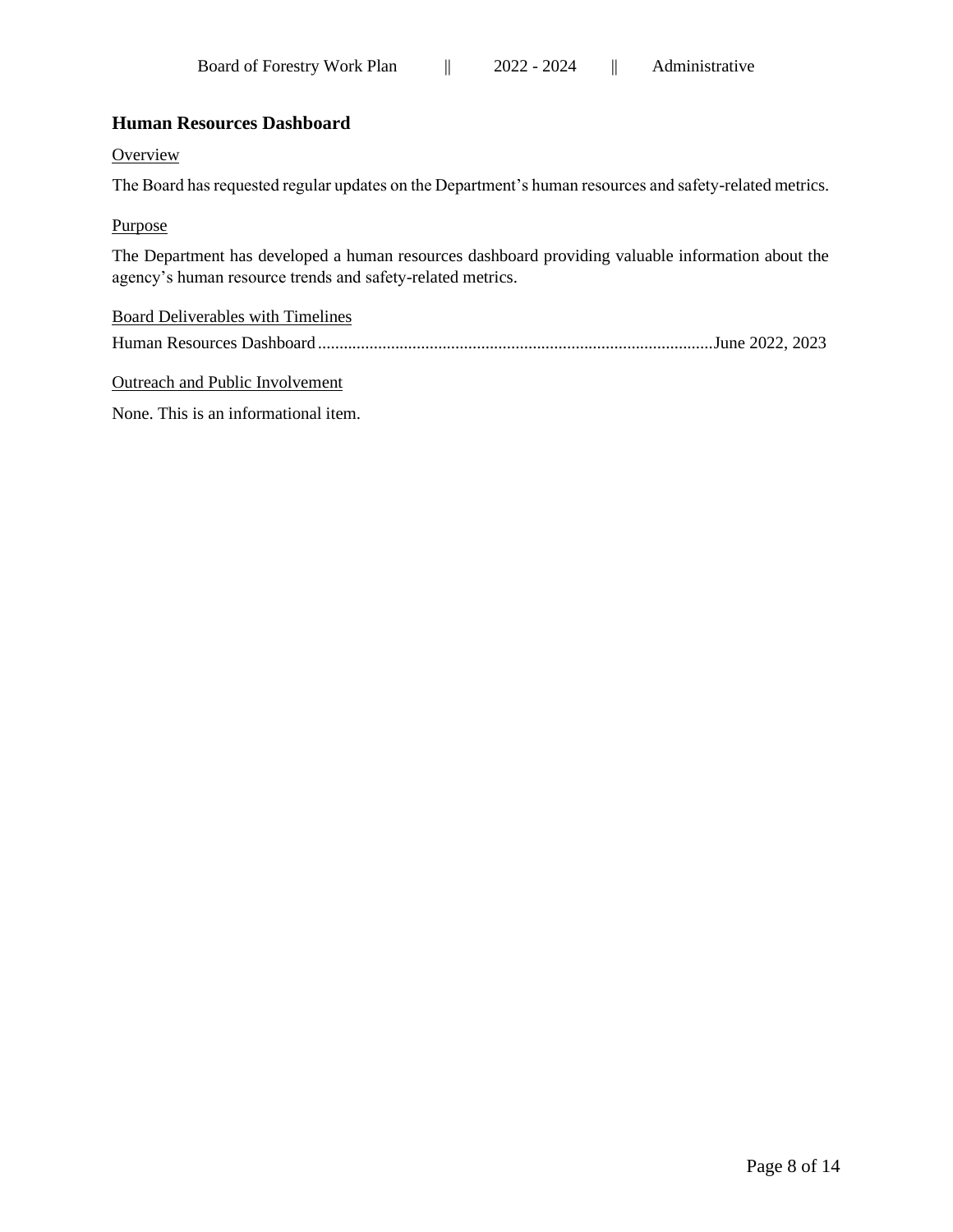# **Facilities Capital Management Plan**

#### **Overview**

The Department manages over 400 structures in a network of Salem and Field office buildings, storage warehouses, housing facilities, communication sites, and miscellaneous infrastructure.

#### Purpose

The Department's Facilities Capital Management Plan provides the Board an overview on the status and condition of our facilities statewide, recurring, and deferred maintenance needs, and investment strategies to manage this extensive network of facilities in Salem and the Field.

| Board Deliverables with Timelines |  |
|-----------------------------------|--|
|                                   |  |

Outreach and Public Involvement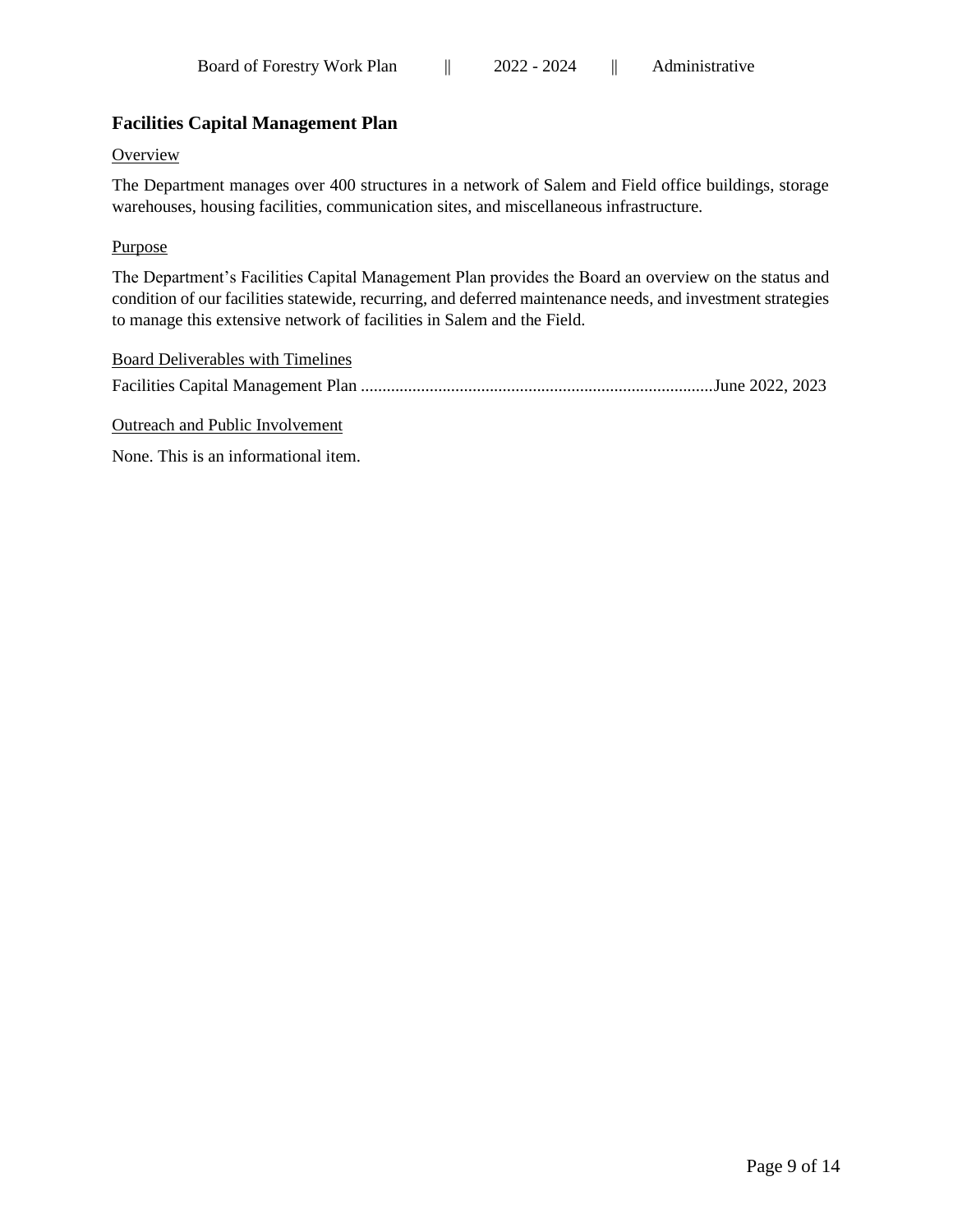# **Public Affairs Report**

#### **Overview**

The Public Affairs Program resides organizationally within the Administrative Branch and provides internal and external communications support to the department. This support includes strategic communications, outreach, and engagement planning; media relations; and management of the department's web, social media, and public records functions.

### Purpose

The Public Affairs Report provides an overview of the Department of Forestry's Public Affairs Program and reports on some of the department's most common types of requests for information. Department staff statewide regularly communicate with and respond to inquiries from the public, stakeholders, and customers in several ways including phone calls, in-person interactions, emails, and social media messages and comments.

Individuals, organizations, and members of the media can request records from the department through the process provided under Oregon's Public Records Law. The department's public records function is coordinated through the Public Affairs Program.

Oregon Public Records Law (ORS Chapter 192) guides the agency's protection, retention, and disclosure of public records. More details can be found in the 2019 Attorney General's Public Records and Meetings Manual on the Oregon Department of Justice's website at [https://www.doj.state.or.us/oregon-department](https://www.doj.state.or.us/oregon-department-of-justice/public-records/attorney-generals-public-records-and-meetings-manual/)[of-justice/public-records/attorney-generals-public-records-and-meetings-manual/](https://www.doj.state.or.us/oregon-department-of-justice/public-records/attorney-generals-public-records-and-meetings-manual/)

Board Deliverables with Timelines Public Affairs Report .........................................................................................................June 2022, 2023

Outreach and Public Involvement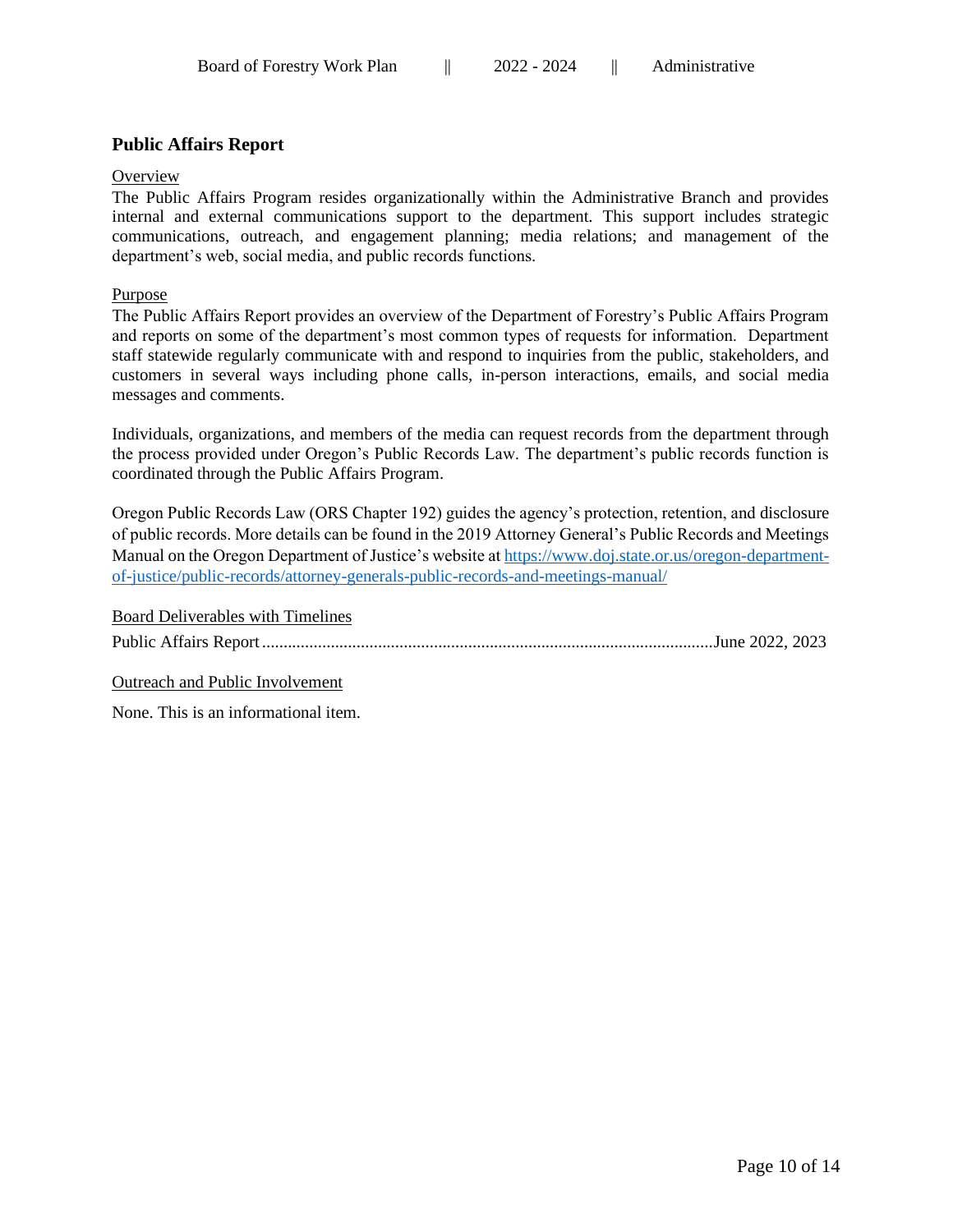# **Macias, Gini, & O'Connell LLP (MGO) Recommendations**

#### **Overview**

In late 2019, Governor Kate Brown established the Forestry Financial Oversight Team to support the Department of Forestry in the financial management of increasingly complex and expensive wildfire season costs. The Team pursued two primary tasks: 1) hire an independent contractor to provide recommendations for structural changes to expedite and standardize the processing of financial transactions associated with wildfire costs, and 2) evaluate options for a financial structure and cash flow management system that recognizes the reality of seasonal borrowing to support wildfire response.

Macias, Gini, & O'Connell LLP (MGO), a certified public accountant (CPA) and advisory firm, was hired by the Department of Administrative Services to assess the Department of Forestry's (ODF) fire finance operations, including accounts receivable, accounts payable, and district fire budgeting. MGO's report highlighted 28 observations and recommendations in the five original areas of concern: Budgeting, Financial Resources, Information Technology, Oversight, and Policies and Procedures. The observations fall into three risk categories (based on severity and impact to operations), with 12 in the high category, 12 medium, and 4 in the low.

The Department developed a comprehensive Implementation Management Plan consisting of critical deliverables and actions necessary for the agency to mitigate risk, implement structural changes, and refine our financial processes to reflect the reality of increasingly large wildfires. It is anticipated this plan will have multiple iterations as each recommendation progresses through a lifecycle of cascading refinement in planning and milestone achievements are accomplished.

Additional funding was provided to the Department through its 2021-23 Legislatively Adopted Budget to support the implementation of the recommendations. These investments are detailed in the 2021 Senate Bill 5518 and include the creation of four new financial positions and transfer of eight financial positions from the Fire Protection Division to Agency Administration, established seven new positions focused on administrative modernization, three dedicated limited-duration positions focused on recommendation implementation, and an additional \$500,000 to continue the contractual relationship with MGO to provide direct implementation, technical assistance, oversight, and reporting as directed by a budget note.

#### Purpose

ODF will continue to refine the Implementation Management Plan, report on milestone deliverables and progress, and fully implement MGO's recommendations, including policy development with the Board as defined in MGO Recommendation #16.

#### Board Deliverables with Timelines

| Board Policy on Financial Oversight (MGO #16) January 2022 and further, until codified |  |
|----------------------------------------------------------------------------------------|--|
|                                                                                        |  |
|                                                                                        |  |
|                                                                                        |  |

#### Outreach and Public Involvement

Public comments and input will be taken at Board of Forestry meetings.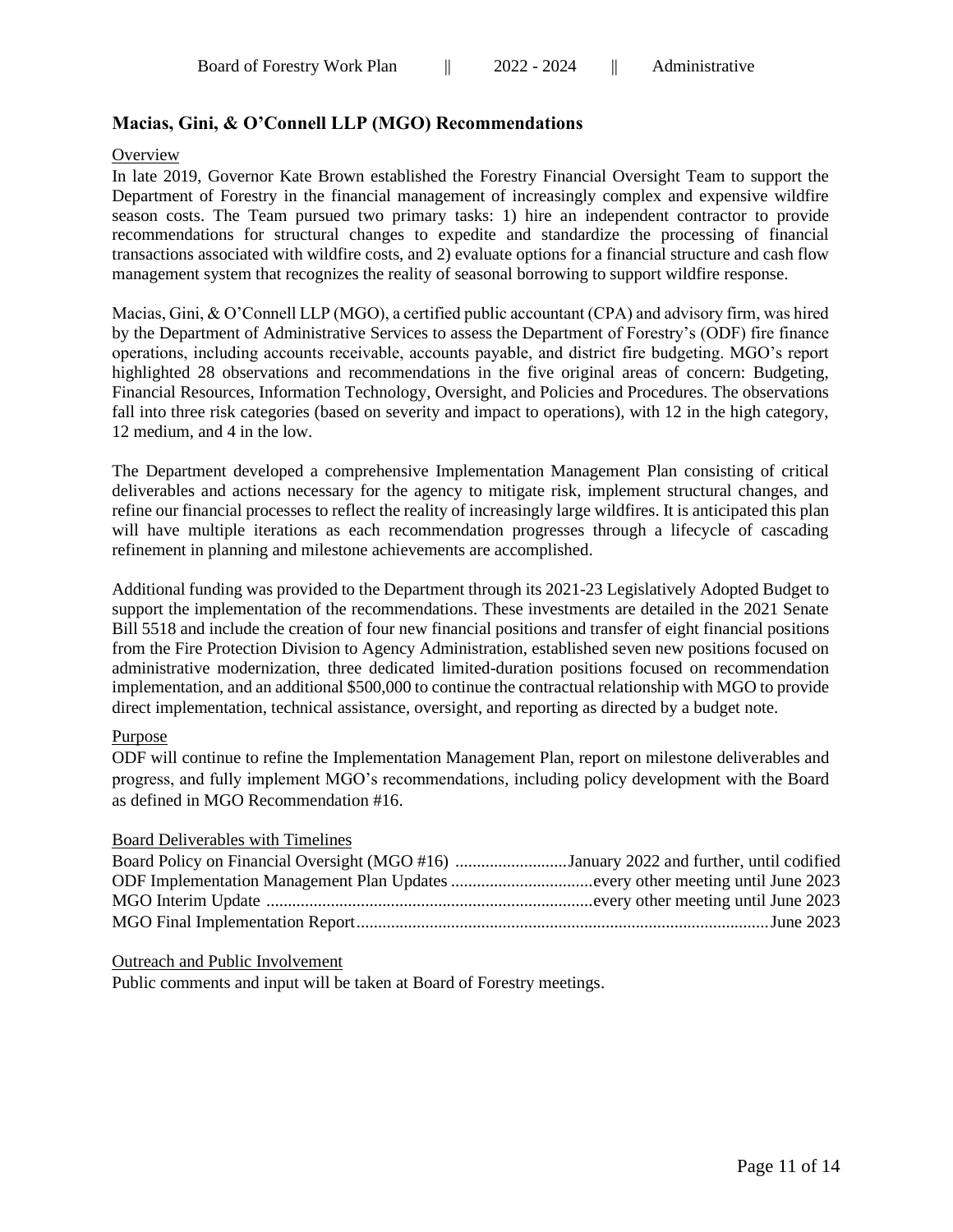# **Emergency Fire Financial Administration**

## **Overview**

Oregon's large fire funding structure was designed for the average fire season of a decade ago. Under the current structure, the Department of Forestry starts the fire season with \$10 million in cash on hand for the suppression of large fires. These funds come from landowner fees paid into the Oregon Forestland Protection Fund. This approach worked fine when average gross costs for fighting large fires was \$10 million or less, as was the case prior to 2013. Since then, the state has seen a significant change in the intensity of wildfires in recent years, and more extreme fire behavior has increased suppression costs by orders of magnitude.

## Purpose

This topic encompasses a variety of milestone deliverables focused on emergency fire financial administration to include an overview of the firefighting expense insurance policy, appointments to the Emergency Fire Cost Committee, background on the Department's current practices in cashflow management, and exploration of solutions to address large fire funding.

The Oregon Forest Land Protection Fund, established by ORS 477.750, is used to equalize (reimburse) emergency fire suppression costs expended in protecting forestland statewide by forest protection districts, both state and association. ORS 477.440 directs that the Board "shall appoint an Emergency Fire Cost Committee consisting of four members, who shall be forest landowners or representatives of forest landowners whose forestland is being assessed for forest fire protection within a forest protection district. ORS 477.445 gives authority to the Emergency Fire Cost Committee to "supervise and control the distribution of funds from the Oregon Forest Land Protection Fund".

## Board Deliverables with Timelines

## Outreach and Public Involvement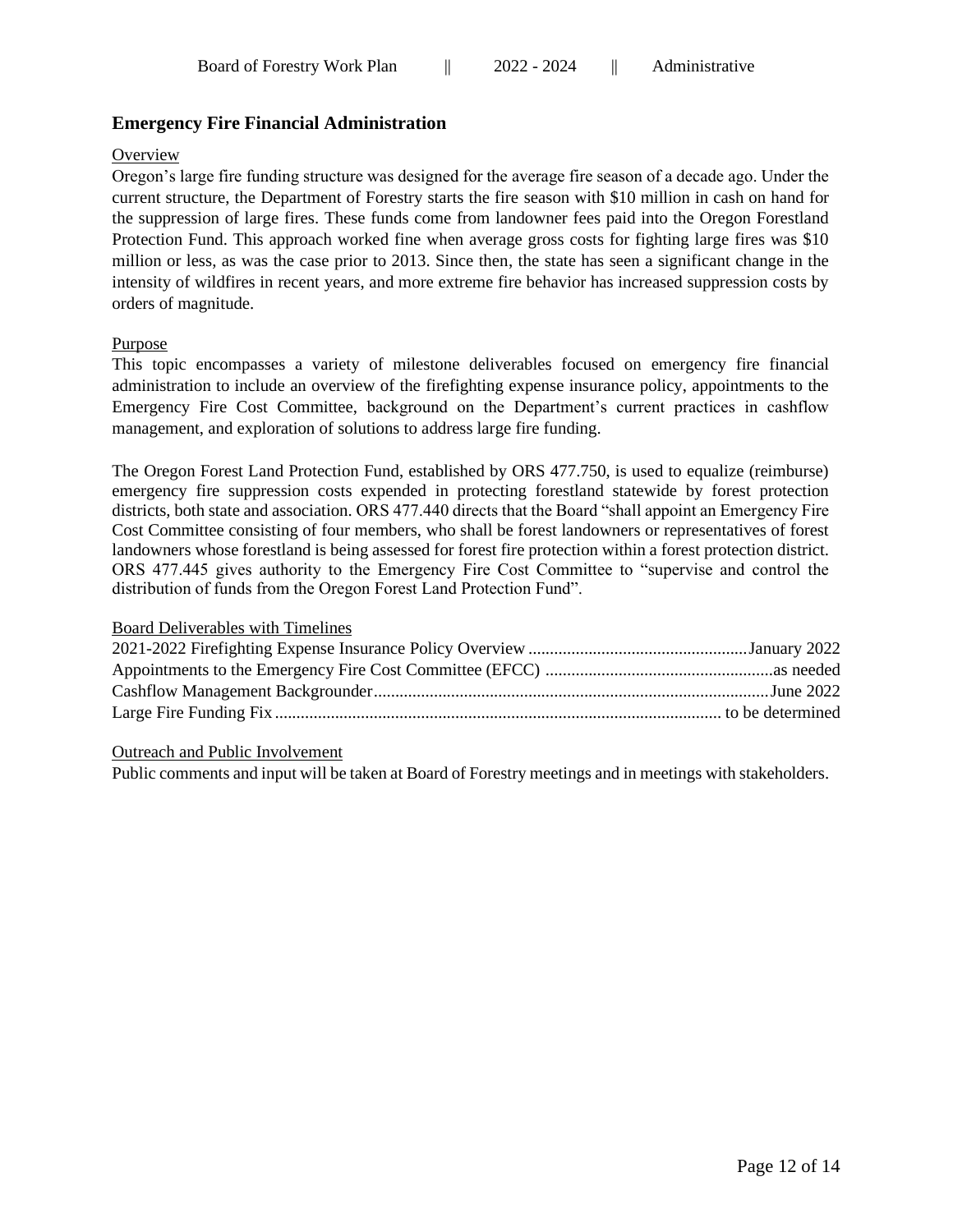Board of Forestry Work Plan  $||$  2022 - 2024  $||$  Administrative

|                                               |                                                                                                            | 2022 |            |              |             |     |            |            | 2023         |            |     |     |             |            |            | 2024       |              |
|-----------------------------------------------|------------------------------------------------------------------------------------------------------------|------|------------|--------------|-------------|-----|------------|------------|--------------|------------|-----|-----|-------------|------------|------------|------------|--------------|
|                                               | <b>Administrative Work Plan</b>                                                                            |      | <b>Mar</b> | Apr          | Jun         | Jul | <b>Sep</b> | <b>Nov</b> | <b>Jan</b>   | Mar        | Apr | Jun | Jul         | <b>Sep</b> | <b>Nov</b> | <b>Jan</b> | Mar          |
| <b>Board of Forestry Work Plan Management</b> |                                                                                                            |      |            |              |             |     |            |            |              |            |     |     |             |            |            |            |              |
| <b>Milestones</b>                             |                                                                                                            |      |            |              |             |     |            |            |              |            |     |     |             |            |            |            |              |
| ÷                                             | Review draft Board Work Plans                                                                              | d    |            |              |             |     |            |            |              |            |     |     |             |            |            | d          |              |
| ❖                                             | Approve final Board Work Plans                                                                             |      | D          |              |             |     |            |            |              |            |     |     |             |            |            |            | $\mathbf{D}$ |
| $\langle \cdot \rangle$                       | Assessment of Issues and Trends                                                                            |      |            |              |             |     | j          |            |              |            |     |     |             | j          |            |            |              |
| ÷                                             | Annual Planning Retreat in October                                                                         |      |            |              |             |     | Oct.       |            |              |            |     |     |             | Oct.       |            |            |              |
| ❖                                             | Mid-course Work Plan Updates                                                                               |      |            |              |             |     |            |            | <b>TBD</b>   | <b>TBD</b> |     |     |             |            |            |            |              |
|                                               | Development of Legislative Concepts and Legislative Updates                                                |      |            |              |             |     |            |            |              |            |     |     |             |            |            |            |              |
|                                               | <b>Milestones</b>                                                                                          |      |            |              |             |     |            |            |              |            |     |     |             |            |            |            |              |
| ❖                                             | Review proposed guiding principles and draft list of<br>potential concepts                                 | d    |            |              |             |     |            |            |              |            |     |     |             |            |            | d          |              |
| ❖                                             | Approve the legislative concepts for submission to<br><b>DAS</b>                                           |      | D          |              |             |     |            |            |              |            |     |     |             |            |            |            | D            |
| $\mathcal{L}_{\mathcal{P}}$                   | Update on legislative outcomes                                                                             |      |            | $\mathbf{i}$ |             |     |            |            |              |            |     |     | j           |            |            |            |              |
| ❖                                             | Strategic initiatives review at Planning Retreat                                                           |      |            |              |             |     |            |            |              |            |     |     |             | Oct.       |            |            |              |
|                                               | <b>Agency Budget Development and Request</b>                                                               |      |            |              |             |     |            |            |              |            |     |     |             |            |            |            |              |
|                                               | <b>Milestones</b>                                                                                          |      |            |              |             |     |            |            |              |            |     |     |             |            |            |            |              |
| ❖                                             | Review proposed guiding principles and provide<br>direction                                                | d    |            |              |             |     |            |            |              |            |     |     |             |            |            | d          |              |
| ❖                                             | Review and provide input on draft budget concepts                                                          |      |            | d            |             |     |            |            |              |            |     |     |             |            |            |            | d            |
| ❖                                             | Review and provide input on final budget concepts                                                          |      |            |              | $\mathbf d$ |     |            |            |              |            |     |     |             |            |            |            |              |
| ❖                                             | Approve the 2023-25 Agency Request Budget and<br>conceptual Board letter of transmittal to the<br>Governor |      |            |              |             | D   |            |            |              |            |     |     |             |            |            |            |              |
| $\mathcal{L}_{\mathcal{C}}$                   | Update on budgetary outcomes                                                                               |      |            |              |             |     |            |            | $\mathbf{i}$ |            |     |     | $\mathbf i$ |            |            |            |              |
| ❖                                             | Strategic initiatives review at Planning Retreat                                                           |      |            |              |             |     |            |            |              |            |     |     |             | Oct.       |            |            |              |
|                                               | <b>Board Governance Best Practices Self-Evaluation</b>                                                     |      |            |              |             |     |            |            |              |            |     |     |             |            |            |            |              |
|                                               | <b>Milestones</b>                                                                                          |      |            |              |             |     |            |            |              |            |     |     |             |            |            |            |              |
| ❖                                             | Individual review of the annual Board governance<br>self-evaluation criteria                               | d    |            |              |             |     |            |            | d            |            |     |     |             |            |            | d          |              |
| $\mathbf{r}_{\mathbf{r}^*}$                   | Review any proposed changes to criteria; approve<br>and initiate self-evaluation process                   |      |            | D            |             |     |            |            |              |            | D   |     |             |            |            |            |              |
| $\mathbf{r}^{\star}_{\mathbf{r}^{\star}}$     | Approve summarized evaluation report and metrics<br>of Board governance best practices criteria            |      |            |              |             | D   |            |            |              |            |     |     | D           |            |            |            |              |
| ❖                                             | Collective discussion on evaluation results                                                                |      |            |              |             |     | Oct.       |            |              |            |     |     |             | Oct.       |            |            |              |

#### **Matrix Key:**

**TBD –** To be determined

**i –** Informational item

**d –** Preceding Decision item

**D –** Final Decision item

**Oct**.- October Retreat